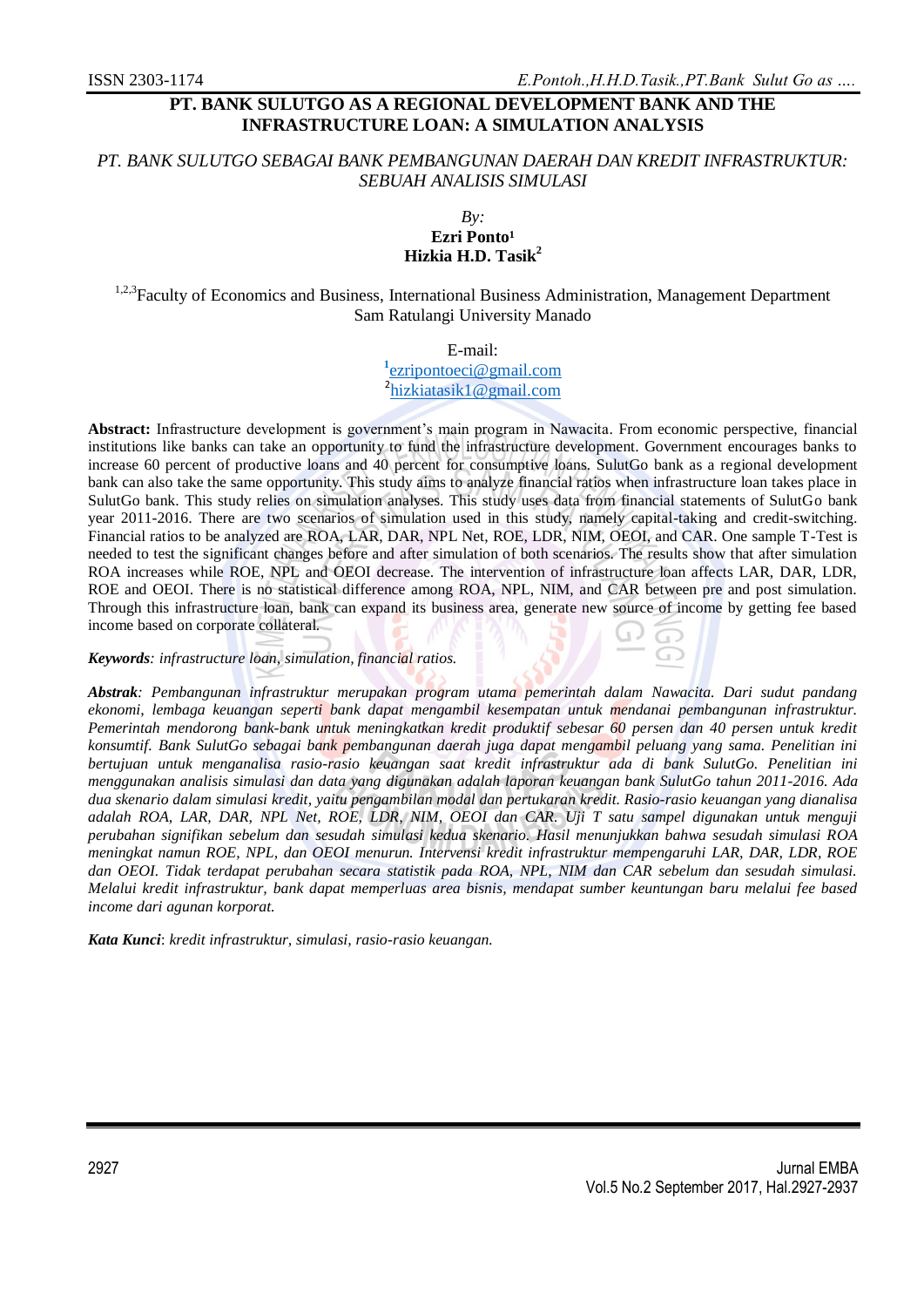### **INTRODUCTION**

#### **Research Background**

According to Grigg (1988:3) the definition of infrastructure is a physical system that provides transportation, irrigation, drainage, building and other public facilities needed to meet basic human needs both for social needs and economic needs. Better infrastructure can support community activities and improve their productivity. Banking Survey 2017 emphasize that infrastructure financing become potential target for banks to support economy development and as a big source of income.

Several banks that have contributed a lot to infrastructure financing is state-owned banks such as PT Bank Mandiri,Tbk; PT Bank Negara Indonesia,Tbk; and PT Bank Rakyat Indonesia,Tbk. There are also several Regional Development Banks (RDBs) such as DKI Jakarta banks, Central Java RDBs, West Java RDBs, East Java RDBs, and East Kalimantan RDBs which have been instrumental in infrastructure financing (Quoted from Metrotvnews.com). Realize that the role of regional development banks are very important to support regional development so it is like a hard slap for other regional development banks which is still choose to be a spectator rather than a cast in their own roles especially to give productive loans.

In bank's decision to choose participate in financing infrastructure development, bank needs to examine and assess some aspects of infrastructure valuation such as large amount of funds required; chance of undisbursed loan meaning loan that have been prepared for development cannot be disbursed because of external factors such as land acquisition; lower interest rates than consumption credit interest rates; and the opportunity for the bank to make a syndicated loan in order not to violate the Legal Lending Limit (LLL) set by Bank Indonesia. Syndicated loans minimize the likelihood of non-performing loans because projects financed by several banks are given to borrowers whose their credibility is maintained.

The bank's decision to give infrastructure lending is a challenge for bank to help infrastructure development and however bank should maintain its financial soundness. The Bank's assessment is based on Bank Indonesia Regulation Number 6/10 / PBI / 2004 and Bank Indonesia Circular Letter No.6 / 23 / DPNP dated May 31, 2004 in CAMELS method (Capital, Asset Quality, Management, Earnings, Liquidity and Sensitivity to market risk) and in 2011 based on Bank Indonesia Regulation Number 13/1 / PBI / 2011 regarding the Rating of Commercial Banks, banks are required to conduct rating with Risk-Based Bank Rating (RBBR).

PT. Bank SulutGo is the source of information in this study. SulutGo banks known as an agent of development and contribute more to North Sulawesi-Gorontalo region may explore the knowledge and experience of several state-owned banks and other regional development banks (RDBs) that have successfully conducted infrastructure loans, studied some characteristics of infrastructure financing and some preparation so that bank can be said to be ready in national infrastructure financing and also keep maintain its financial soundness. This study will offer strategy to SulutGo banks regarding the infrastructure financing in coming year.

The strategy of funding this infrastructure loan comes from bank's assets as explained as capital-taking and credit switching scenarios. This fund allocation would be calculated and analyzed in new SulutGo's financial ratios. Bank soundness assessment is needed to keep the bank on duty as a trustworthy financial intermediation and in Bank Indonesia's standard as well. Ratios to be analyzed are Return on Assets (ROA), Loan to Assets Ratio (LAR), Debt to Assets Ratio (DAR), Non-Performing Loan (NPL), Loan to Deposit Ratio (LDR), Return on Equity (ROE), Net Interest Margin (NIM), Operational Expense to Operational Income (OEOI), and Capital Adequacy Ratio (CAR). This study discusses the simulation of infrastructure loans and find out statistically the changes in some indicators of bank after infrastructure loan.

### **Research Objectives**

The purpose of this research is to find out and analyze financial ratios of ROA, LAR, DAR, NPL, LDR, ROE, NIM, OEOI and CAR after simulation of capital taking and credit switching.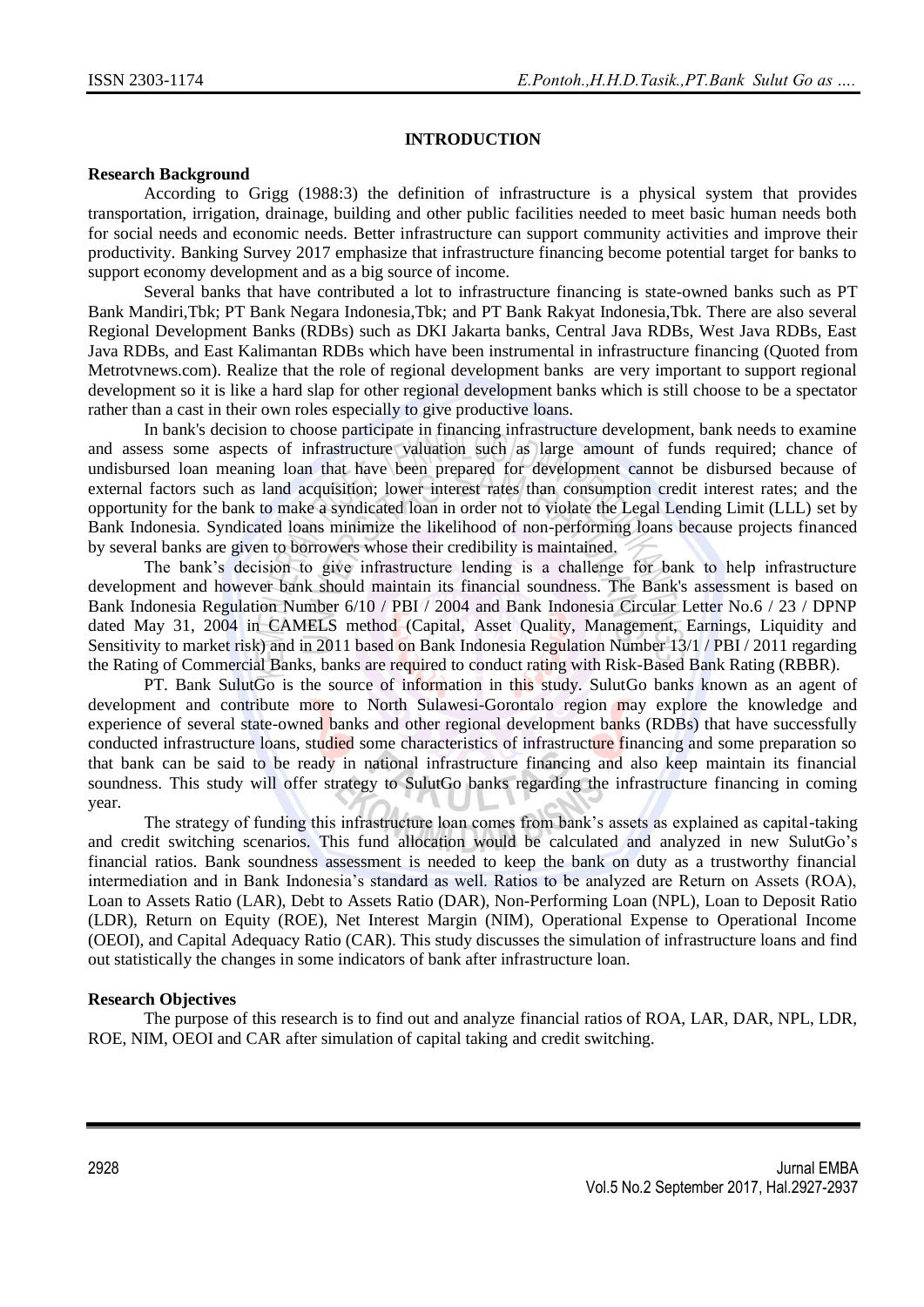## **LITERATURE REVIEW**

### **Infrastructure Credit and Its Cases**

A few common economic characteristics differentiate infrastructure assets from other asset classes. Infrastructure is therefore special. Although infrastructure investments are potentially give big profits for the economy as a whole, they are especially subject to market failures. Markets alone will often fail to provide these services – either because an infrastructure project would not be profitable on its own, or because the associated risks are too large or too costly to insure. As a result, infrastructure investment from the private sector in many cases cannot be realized without some form of public support (Gupta, 2017). Presidential Regulation Number 75 year 2014 which becomes the legal basis of priority infrastructure is not the only policy pursued by the government to address the problem of infrastructure development in the country. However, to plunge into infrastructure credit banks needs concern of its components of financial statement (financial report) which will be accountable for bank itself, financial services authorities, costumers and investors in bank's financial ratio and financial soundness as well as maintain bank's financial performance.

### **Financial Statement Analysis**

In general, the definition of financial statements is a report that shows the company's financial condition at a certain period (Kasmir, 2008:89). Harahap (2008:105) states that "The financial statements describe the financial condition and results of a company's business at a certain time or a certain period. The types of financial statements are balance sheet, income statement, cash flow statement and statement of changes in financial position". Banks prepare four financial statements from the summarized accounting data of income statement, owner's equity statement, balance sheet and statement of cash flows and should be correlated each other. The function of this financial statement analysis is to know the process of reviewing and evaluating a company's financial statement after infrastructure loans, thereby gaining an understanding of each component in financial statements that will take into financial soundness of the company and enabling more effective decision- making.

### **Bank Soundness**

The health of a bank can be defined as the ability of a bank to perform normal banking operations and be able to fulfill all its obligations properly in ways in accordance with prevailing banking regulations (Budisantoso and Triandaru, 2006:132). Slamet (2006:185) also asserted that "Bank soundness level is an assessment of a condition of bank financial statement in certain period and time according to Bank Indonesia standard".

### **Return on Asset**

The ROA ratio is the profitability ratio to assess the efficiency of deposit-takers in using their assets. Mathematically can be calculated by the formula:

 $[ROA = (Profit before tax / Average Total assets) \times 100\%]$ 

The standard given by Bank Indonesia for banking ROA is more than 2%, and average ROA of Regional Development Bank of Indonesia is 2.58%, means in every period of financial statement, banks can be said as health bank if its profit may increase the bank's assets by 2%.

### **Loan to Assets Ratio (LAR)**

This ratio measures amount of loan to total assets in certain period. The bank's main activity is to keep turning the money and making a profit by lending money for consumer and productive loans. However some components of loans given are not 100% as current credit. Customers who do not fulfill the requirements from bank makes some credit is impaired like in special mention, substandard, doubt full, even loss. This is can be explained in Non-Performing Loan (NPL).

### **Non-Performing Loan (NPL)**

According to Bank Indonesia, NPL ratio is less than 5%. The calculation of non-performing loans based on Bank Indonesia Circular Letter No. 3/30/DPNP dated December 14, 2001 as follows:  $[NPL = total credit not impaired or non-performing loan / bank's total loans x 100%].$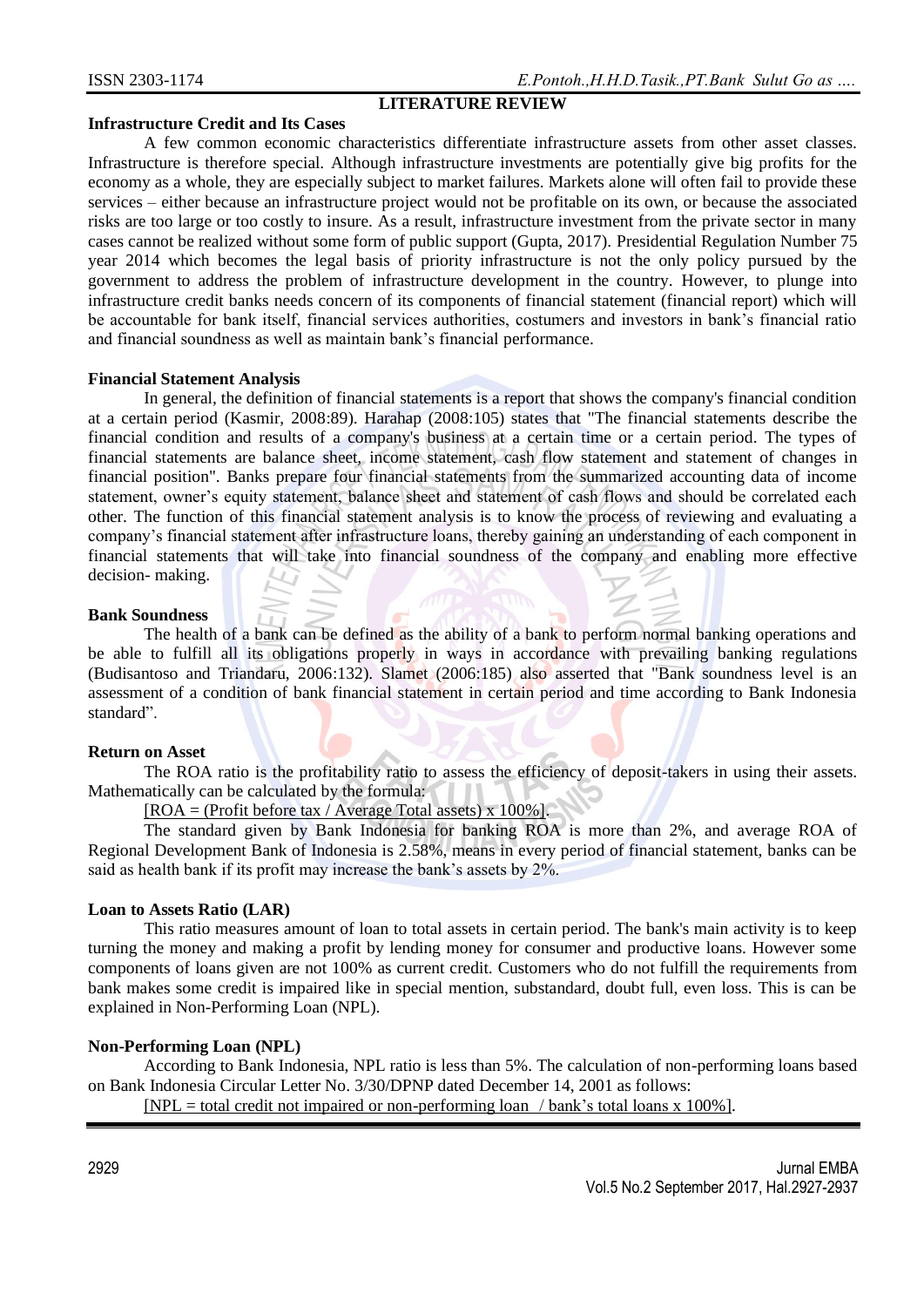Increasing of NPL of course closely related to amount of bank's lending in economy, how to determine loans and how the economic conditions are running. Large NPLs will not be a big problem if loans provided include productive loans, preferably if the consumer credit components increase the NPL ratio, it will harm the bank.

## **Loan to Deposits Ratio (LDR)**

Based on standard set by Bank Indonesia, LDR is between 85-115%. Based on the performance of All Regional Development Banks in Indonesia (ARDBI), in 2016, the Loan to Deposit Ratio (LDR) has reached 93.65%. The formula is: (Total loans/total deposits) X 100%. This ratio shows how much the bank can fulfill its obligations to a third party. Another ratio that measure value of liability to assets is debt to assets ratio.

### **Debt to Assets Ratio (DAR)**

Debt or total liabilities should be settled by the bank within the stipulated time frame or how big the bank can pay off all debts with assets owned. It shown in formula: [DAR= (Total Liabilities/Total Assets) X 100%].

## **Return on Equity (ROE)**

The return on equity (ROE) ratio measures management's success in maximizing return on the owner's investment. In fact, this ratio is often called "return on investment," or ROI. ROE formula is: Net profit/total average equity. Return on Investment (ROI) is a way to measure how much net profit can be obtained from all assets owned by the company.

Most of assets of banks come from loans given and its loans come from customer's deposits. It means bank has profit (interest) as its main operational income. The way bank measures its performance of interest income compared to its earning assets called as net interest margin.

## **Net Interest Margin (NIM)**

A good way to determine whether a company is effectively using its earning assets is to look at the proportion of income that's being generated for the value of the company's assets. Based on BI standard, net interest margin is more than 7%. And formula used to calculate net interest margin is:

[NIM = (Interest returns-interest expense)/Average earning assets].

### **Operational Expense to Operational Income (OEOI)**

Bank Indonesia as supervisor also uses OEOI as an indicator to measure the level of efficiency of a bank. Based on Bank Indonesia Circular Letter No.6/23/DPNP/2005 subject: Rating System for Commercial Banks regulates OEOI ratio range from 94% to 97%. Formula used to calculate this ratio is:

[OEOI = Total operational cost/Total operational income X100%].

# **Capital Adequacy Ratio (CAR)**

CAR is one of the health indicators of the bank's capital showing how much bank capital is sufficient to support its needs and as a basis for assessing the prospects for continued bank business. Formula of CAR as follows:

 $[CAR = (Tier One + Tier Two) Capital / Risk Weighted Assets].$ 

### **Previous Research**

According to Arezki and Amadou (2016) in Global News "Financing Africa's Infrastructure Deficit: From Development Banking to Long-Term Investing" Considering that the differences in investors' preferences that Africa faces, the paper argues that continent's success to fill its green field and, hence, risky infrastructure gap is a delicate balancing act between development banking and institutional long-term investment. Jones and Hertova (2008) in United Nations Conference on Trade and Development "Enhancing the Role of Regional Development Banks" in Section VI described the conditions for a new RDB or SRDB. Such a bank needs to be as strong financially as possible, by endowing it with a large capital base.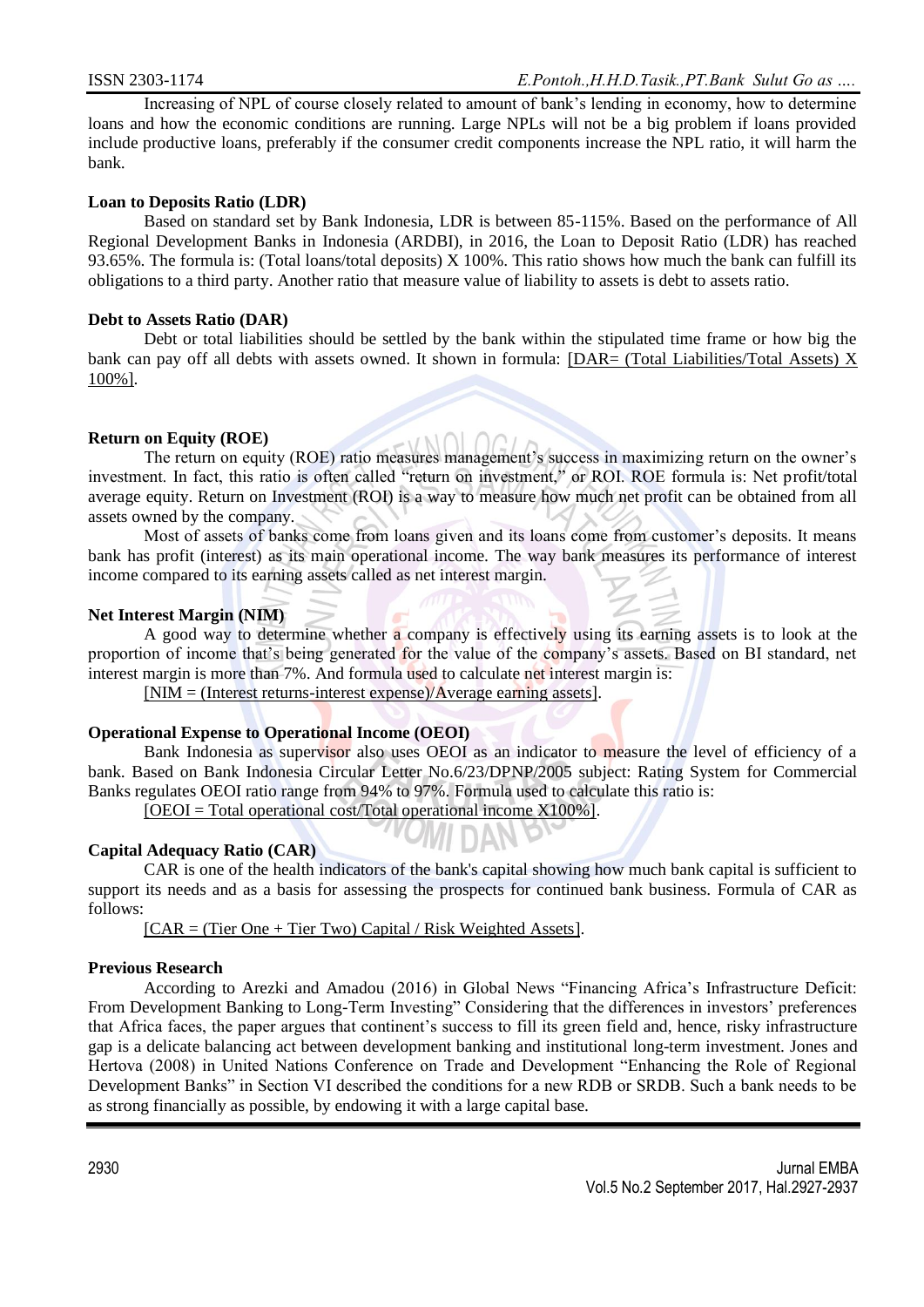Several studies from Korompis (2015) and Suryanto (2017), which is discussed about some financial indicators and give assessment based on CAMEL ratings also analyze non-performing loan in regional development bank. Study from Prasetya and Tasik (2017) also used some financial indicator in analyze index LQ45 although they found that there is no significant in ROA and significant in market capitalization and trade volume.

Based on some previous research, it confirmed that regional development bank have important role to finance infrastructure projects, financial indicators are needed to test and financial soundness that has been explained using RGEC methods, can show the financial health of the bank. But different from previous studies, in this opportunity researcher tried to explain different things, it is not only to examine the financial health that has been published only the bank, but to project the financial indicators that will be owned by Bank SulutGo in the coming period, and assess the financial health of the future with the strategy offered by the researcher that is simulation of infrastructure credit.

## **Conceptual Framework**



### **Type of Research**

This research is a quantitative study including simulation analysis to test a particular model or technique used based on information collected.

# **Place and Time of Research**

This research used secondary data of PT Bank Sulut Go. Data collection was conducted from May to August year 2017.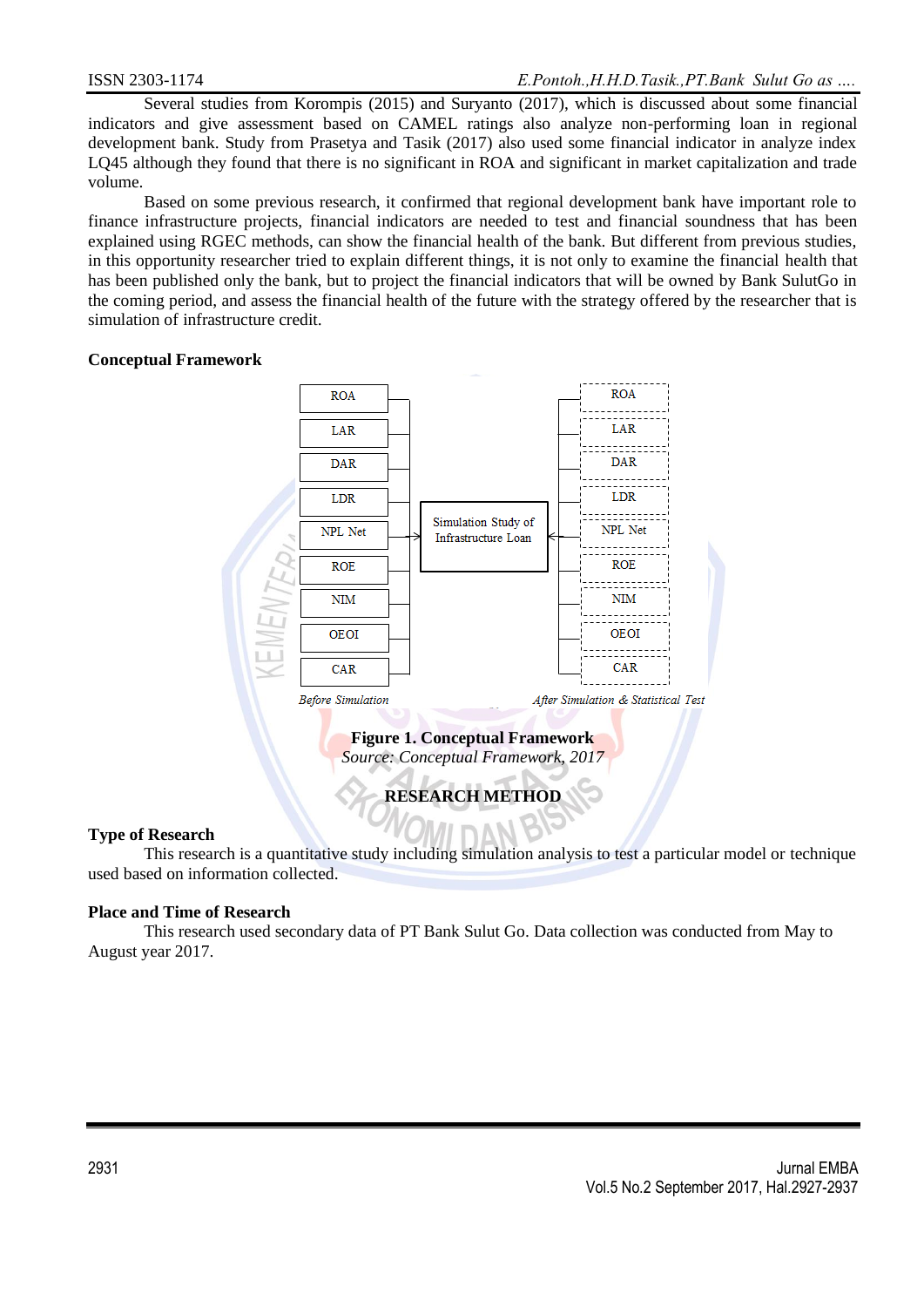## **Research Procedure**



#### **Figure 2. Research Procedure**

## **Population and Sample**

The population in this research is PT Bank SulutGo and sample used is financial statements in year 2011-2016.

### **Analysis Method**

# **a. Simulation Scenario I (SC I)**

In this scenario, researcher uses the allocation of infrastructure funds from the side of bank equity reports (Capital).

### **b. Simulation Scenario II (SC II)**

In SC II, researcher uses a credit switching system. This research is focus on allocate consumptive loan to productive loan. ⋒

### **c. One Sample T-Test**

One-sample t-test for assess the difference before simulation and after simulation. Before simulation, researcher uses data from year 2011-2016. While after simulation, there are 2 samples come from scenario I and scenario II. This test assuming that there is unequal variances of each sample of group.

LTP NS

### **Definition and Measurement of Variables**

| <b>Table 1. Definition and Measurement of Variables</b> |  |
|---------------------------------------------------------|--|
|---------------------------------------------------------|--|

| N <sub>0</sub> | <b>Variable</b> | <b>Indicator</b>                                | <b>Measurement</b>                                          | <b>Source</b>  |
|----------------|-----------------|-------------------------------------------------|-------------------------------------------------------------|----------------|
|                | <b>ROA</b>      | Profitability ratio to assess the efficiency of | $ROA = Profit Before Tax / Total$                           | Bank Indonesia |
|                |                 | deposit-takers in using their assets.           | Average of Assets                                           | Regulation     |
|                | 2 LAR           | This ratio measures amount of loan to total     | $LAR = Total Loans / Total Assets$                          | Bank Indonesia |
|                |                 | assets in certain period                        |                                                             | Regulation     |
|                | 3 NPL           | Ratio between non-performing loans to           | $NPL = Non Performing Loans / Total$                        | Bank Indonesia |
|                |                 | total loans granted by banks                    | Credit                                                      | Regulation     |
|                | 4 LDR           | How much the bank can fulfill its               | $LDR = Total Loans / Total Third party$                     | Bank Indonesia |
|                |                 | obligations to a third party funds.             | Fund                                                        | Regulation     |
|                | DAR             | How big the bank can pay off all debts with     | $\text{DAR} = \text{Total Liability} / \text{Total Assets}$ | Bank Indonesia |
|                |                 | assets owned                                    |                                                             | Regulation     |
| 6              | <b>ROE</b>      | Management's success in maximizing              | $ROE = Net Profit / Total Average$                          | Bank Indonesia |
|                |                 | return on the owner's investment.               | Equity                                                      | Regulation     |
|                |                 |                                                 |                                                             |                |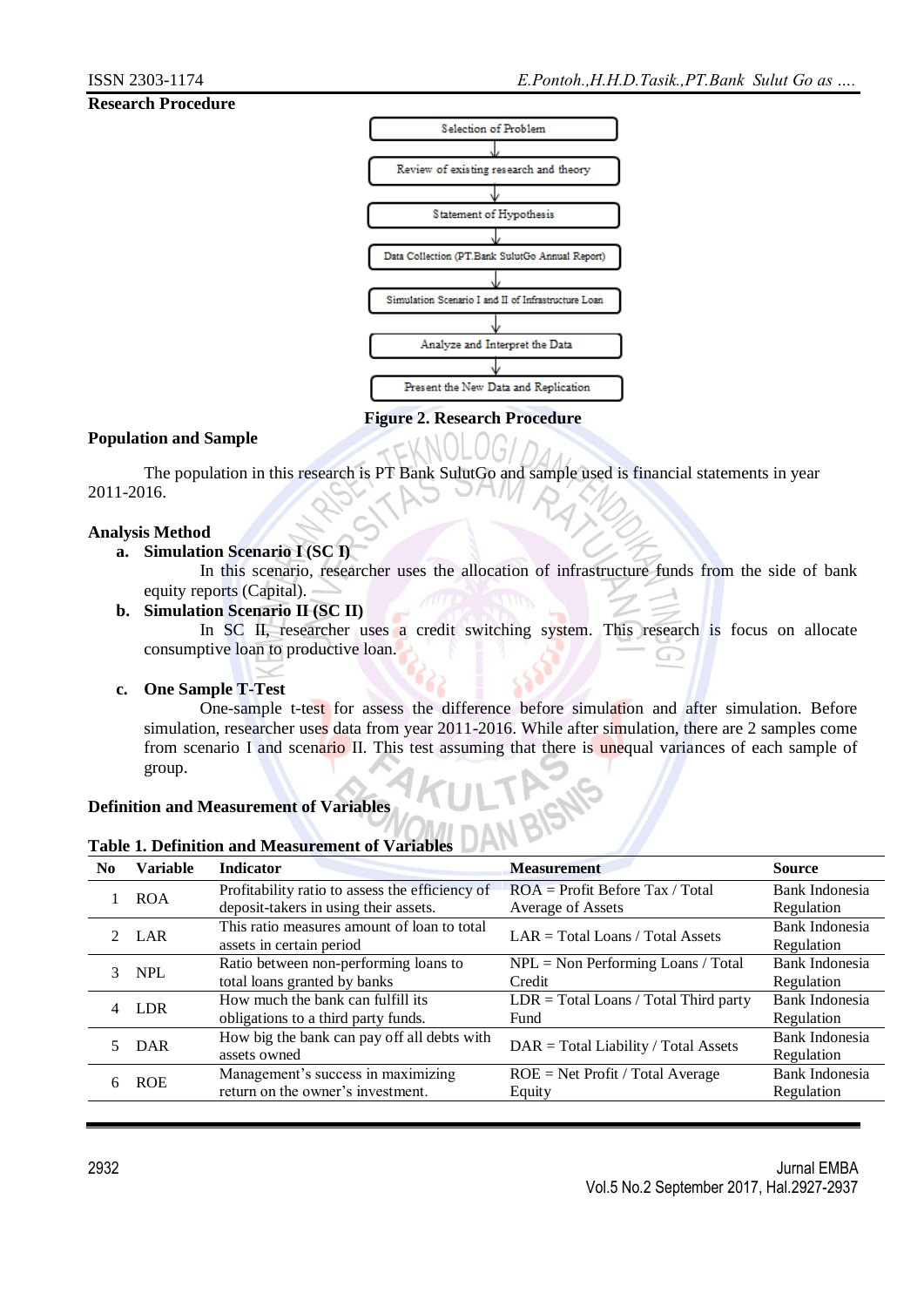|        | ISSN 2303-1174            |                                                                                                                  | E.Pontoh., H.H.D.Tasik., PT.Bank Sulut Go as                               |                              |  |  |  |
|--------|---------------------------|------------------------------------------------------------------------------------------------------------------|----------------------------------------------------------------------------|------------------------------|--|--|--|
|        | <b>NIM</b>                | Determine whether a company is<br>effectively using its earning assets is to<br>look at the proportion of income | $NIM = (Interest returns - Interest)$<br>expense) / Average earning assets | Bank Indonesia<br>Regulation |  |  |  |
|        | <b>OEOI</b>               | Essential for banks to increase the rate of<br>profit to be achieved.                                            | $OEOI = Total Operational Express /$<br><b>Total Operational Income</b>    | Bank Indonesia<br>Regulation |  |  |  |
|        | <b>CAR</b>                | How much bank capital is sufficient to<br>support its                                                            | $CAR = (Tier One Capital + Tier Two)$<br>Capital) / Risk Weighted Assets   | Bank Indonesia<br>Regulation |  |  |  |
| $\sim$ | $\mathbf{r}$ $\mathbf{r}$ | $\cdots$                                                                                                         |                                                                            |                              |  |  |  |

*Source: Data Processed, 2017*

# **RESULTS AND DISCUSSION**

|      | <b>Financial Ratios</b>                                                        |         |            |         |               |            |            |            |             |            |             |            |
|------|--------------------------------------------------------------------------------|---------|------------|---------|---------------|------------|------------|------------|-------------|------------|-------------|------------|
|      | Table 2. Financial Ratios of SulutGo Bank Year 2011-2016, Mean and BI Standard |         |            |         |               |            |            |            |             |            |             |            |
| Year | Quick                                                                          | LDR     | <b>LFR</b> | Loan to | Debt to       | <b>CAR</b> | <b>ROA</b> | <b>ROE</b> | <b>NIM</b>  | <b>ROI</b> | <b>OEOI</b> | <b>NPL</b> |
|      | Ratio                                                                          | Bank    | Bank       | Assets  | <b>Assets</b> | Bank       | Bank       | Bank       | Bank        | Bank       | Bank        | Nett       |
|      |                                                                                |         |            | Ratio   | Ratio         |            |            |            |             |            |             |            |
| 2011 | 42.69%                                                                         | 99.78%  | 101.29%    | 69.57%  | 91.89%        | 12.71%     | 2.01%      | 32.02%     | 8.46%       | 1.52%      | 84.96%      | 0.32       |
| 2012 | 41.20%                                                                         | 108.88% | 109.62%    | 71.68%  | 91.65%        | 18.76%     | 3.00%      | 39.86%     | 8.66%       | 2.37%      | 77.66%      | 0.13       |
| 2013 | 39.15%                                                                         | 112.94% | 112.94%    | 72.73%  | 90.05%        | 17.27%     | 3.48%      | 36.92%     | 11.17%      | 2.68%      | 75.53%      | 0.21       |
| 2014 | 38.27%                                                                         | 90.10%  | 90.10%     | 69.06%  | 91.99%        | 14.26%     | 2.16%      | 23.16%     | 9.72%       | 1.88%      | 81.52%      | 0.93       |
| 2015 | 23.00%                                                                         | 103.62% | 95.09%     | 80.27%  | 91.16%        | 13.79%     | 1.56%      | 20.10%     | 9.18%       | 1.92%      | 87.35%      | 0.55       |
| 2016 | 26.23%                                                                         | 111.85% | 103.68%    | 78.75%  | 88.85%        | 17.45%     | 2.00%      | 21.02%     | 9.25%       | 2.60%      | 86.68%      | 0.5        |
| Mean | 35.09%                                                                         | 104.53% | 102.12%    | 73.68%  | 90.93%        | 15.71%     | 2.37%      | 28.85%     | 9.41%<br>u. | 2.16%      | 82.28%      | 0.44       |
| BI   |                                                                                | $85 -$  |            |         |               | $>8\%$     | $>2\%$     | >15%       | $>7\%$      |            | $<$ 80%     | $< 5\%$    |
|      |                                                                                | 110%    |            |         |               |            |            |            |             |            |             |            |
|      |                                                                                |         |            |         |               |            |            |            |             |            |             |            |

## *Source: Data Processed, 2017*

All of financial ratios calculated for 6 years are in the table above. These are calculated to get a formula for doing simulation analysis.

### **Simulation Scenario I and II**

Scenario I used is capital taking. SulutGo bank has 1,13 trillion rupiah as bank's core capital and 1,258 trillion rupiah in owner's equity in 2016. Let's assume that bank allocates 10% of its equity for infrastructure loan next year and changes on some financial ratios. And the assessment after simulation I is below:

| Outcome<br>of<br>Accounting<br>Changes | Benchmark<br>Based on<br>BI<br>Standard | Benchmark<br>Based on<br>Mean year<br>2011-2016 | Benchmark<br>Based on<br>Last Year | <b>After Simulation</b> |                 |                |                     |              |
|----------------------------------------|-----------------------------------------|-------------------------------------------------|------------------------------------|-------------------------|-----------------|----------------|---------------------|--------------|
|                                        |                                         |                                                 |                                    | Amount<br>(Rupiah)      | Ratio<br>$(\%)$ |                | *Criteria OK/NOT OK |              |
|                                        |                                         |                                                 |                                    |                         |                 | BI<br>Standard | Mean                | Last<br>Year |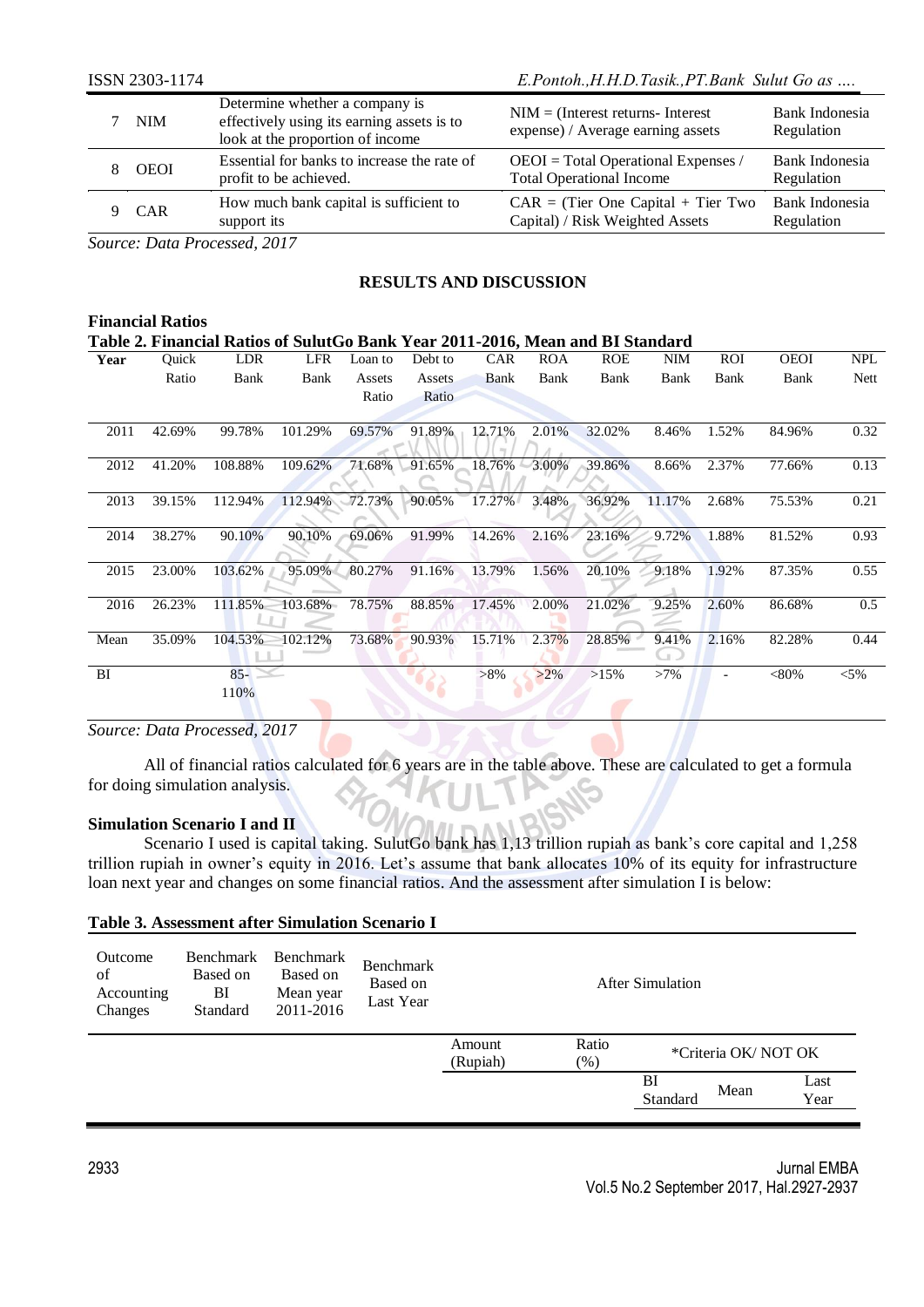| Assets<br>Equity<br>Net Profit |              |        |        | 11361839380113<br>1340229690984<br>182226079361 |                         |                  |        |
|--------------------------------|--------------|--------|--------|-------------------------------------------------|-------------------------|------------------|--------|
| <b>ROA</b>                     | $\geq 2.00$  | 2.37   | 2.00   | 2.34                                            | OK                      | <b>NOT</b><br>OK | OK     |
| LAR                            |              | 73.68  | 78.75  | 78.18                                           |                         | OK               | NOT OK |
| <b>DAR</b>                     |              | 90.93  | 88.85  | 88.2                                            |                         | OK.              | OK     |
| <b>LDR</b>                     | 85-115       | 104.65 | 111.85 | 113.11                                          | OK                      | OK               | OK     |
| <b>ROE</b>                     | $\geq 15.00$ | 28.85  | 21.02  | 20.73                                           | OK                      | <b>NOT</b><br>OK | NOT OK |
| <b>NIM</b>                     | $\geq 7.00$  | 9.41   | 9.25   | 9.24                                            | OK                      | <b>NOT</b><br>OK | OK     |
| <b>OEOI</b>                    | < 80.00      | 82.28  | 86.68  | 86.44                                           | <b>NOT</b><br><b>OK</b> | <b>NOT</b><br>OK | NOT OK |
| <b>CAR</b>                     | $\geq 8.00$  | 15.71  | 17.45  | 16.98                                           | OK                      | OK               | NOT OK |

\*Criteria are estimated by benchmark used. OK means it is better or increase than before, NOT OK means the value is going down.

*Source: Data Processed, 2017*

Scenario II used is credit switching. SulutGo bank has 8,28 trillion rupiah in consumptive loan and around 7,5 trillion for common consumptive loan. In this scenario, SulutGo bank needs to increase productive loan to 60% from 419 billion. It means bank has to ready for increasing productive loan to 5 trillion and decreasing consumptive loan from 8 trillion to 3 trillion rupiah. From 5 trillion rupiah in productive loan, researcher assumes that 10 percent which is 500 billion rupiah used for infrastructure loan. The assessment after simulation scenario II is below:

#### **Table 4. Assessment after Simulation Scenario II**

|                                      |                                         |                                                               | <b>After Simulation</b>                   |                    |                 |                              |                     |           |
|--------------------------------------|-----------------------------------------|---------------------------------------------------------------|-------------------------------------------|--------------------|-----------------|------------------------------|---------------------|-----------|
| Outcome<br>of<br>Variable<br>Changes | Benchmark<br>Based on<br>BI<br>Standard | <b>Benchmark</b><br><b>Based on</b><br>Mean year<br>2011-2016 | <b>Benchmark</b><br>Based on<br>Last Year | Amount<br>(Rupiah) | Ratio<br>$(\%)$ |                              | *Criteria OK/NOT OK |           |
|                                      |                                         |                                                               |                                           |                    |                 | <b>BI</b><br><b>Standard</b> | Mean                | Last Year |
|                                      |                                         |                                                               |                                           |                    |                 |                              |                     |           |
| Assets                               |                                         |                                                               |                                           | 11332461300752     |                 |                              |                     |           |
| Equity                               |                                         |                                                               |                                           | 1310851611623      |                 |                              |                     |           |
| Net<br>Profit                        |                                         |                                                               |                                           | 226266079361       |                 |                              |                     |           |
| <b>ROA</b>                           | $\geq 2.00$                             | 2.37                                                          | 2.00                                      |                    | 2.59            | OK                           | OK OK               |           |
| LAR                                  |                                         | 73.68                                                         | 78.75                                     |                    | 77.90           |                              | OK                  | NOT OK    |
| <b>DAR</b>                           |                                         | 90.93                                                         | 88.85                                     |                    | 88.43           |                              | OK                  | OK        |
| NPL Net                              | $\leq 5.00$                             | 0.45                                                          | 0.54                                      |                    | 0.50            | OK                           | <b>NOT</b><br>OK    | OK        |
| <b>NIM</b>                           | $\geq 7.00$                             | 9.41                                                          | 9.25                                      |                    | 9.71            | OK                           | OK                  | OK        |
| <b>OEOI</b>                          | $\leq 80.00$                            | 82.28                                                         | 86.68                                     |                    | 86.14           | <b>NOT</b><br>OK             | <b>NOT</b><br>OK    | OK        |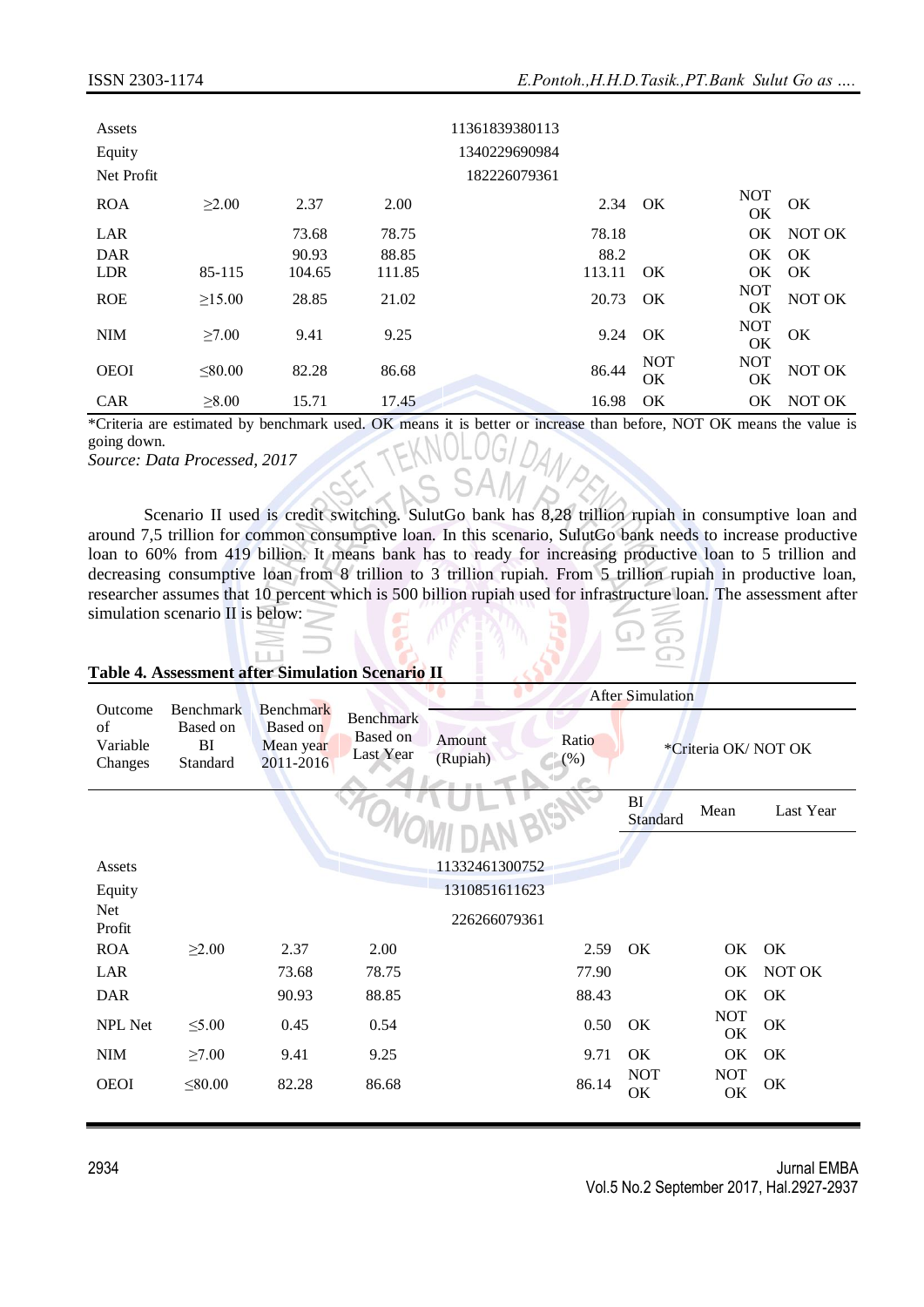| ISSN 2303-1174 |       |       |       | E.Pontoh., H.H.D.Tasik., PT.Bank Sulut Go as |
|----------------|-------|-------|-------|----------------------------------------------|
| <b>CAR</b>     | >8.00 | 15.71 | 17 45 | <b>NOT</b><br>NOT OK<br>16.08<br>OK          |

\*Criteria are estimated by benchmark used. OK means it is better or increase than before, NOT OK means the value is going down.

### *Source: Data Processed, 2017*

The results of simulation scenario I and II and growth of each ratio can be seen in table 3 as follows:

| Outcome of Variable<br>Changes | Before Simulation (%) |            | After Simulation (%) |            | Growth $+/-$ (%) |
|--------------------------------|-----------------------|------------|----------------------|------------|------------------|
|                                |                       | Scenario I | Scenario II          | Scenario I | Scenario II      |
| <b>ROA</b>                     | 2                     | 2.34       | 2.59                 | 17.00%     | 29.50%           |
| LAR                            | 78.75                 | 78.18      | 77.90                | $-0.72%$   | $-1.08%$         |
| <b>DAR</b>                     | 88.85                 | 88.20      | 88.43                | $-0.73%$   | $-0.47\%$        |
| <b>NPL Net</b>                 | 0.54                  | 0.54       | 0.50                 | $0.00\%$   | $-7.41%$         |
| <b>LDR</b>                     | 111.85                | 113.11     | 111.85               | 1.13%      | $0.00\%$         |
| <b>ROE</b>                     | 21.02                 | 20.73      | 21.02                | $-1.38%$   | $0.00\%$         |
| <b>NIM</b>                     | 9.25                  | 9.24       | 9.71                 | $-0.11%$   | 4.97%            |
| <b>OEOI</b>                    | 86.68                 | 86.44      | 86.14                | $-0.28%$   | $-0.62%$         |
| <b>CAR</b>                     | 17.45                 | 16.98      | 16.08                | $-2.69%$   | $-7.85%$         |

**Table 5**. Results of Simulation Scenario I and II and Growth

*Source: Data processed, 2017*

In simulation scenario I and II, SulutGo banks has different result of ratios from each scenario is used. ROA can increases by giving infrastructure credit, other changes of ratios are LAR can decrease, NPL can decrease, LDR can decrease, ROE can decrease, NIM can decrease and increase based on scenario used, OEOI can decrease, CAR can decrease.

### **One Sample T-Test**

This t-test assuming that each sample has different variances. And researcher does 2 steps for each variable as follows:

- T-test I to compare means of variables from data 2011-2016 and variables in scenario I

- T-test II to compare means of variables from data 2011-2016 and variables in scenario II

The significant changes are in ratios of LAR, DAR, LDR, ROE and OEOI.

#### **Discussion**

Scenario I explains that SulutGo banks get funds from its equity (capital taking). This case can be implemented by small bank or big bank small liabilities. Ratio of ROA is increase because of bank concerns with other outstanding loans. While in one sample T-Test result shows that ROA is insignificant meaning that without intervention of infrastructure loan, ROA of bank will increase because of other components in asset that influence it. Scenario II explains the switching of assets (loans) to infrastructure loan. This scenario is more acceptable because of it is encouraged by government. One of infrastructure loans benefit is reduce the nonperforming loan so it will increase ROA and decrease NPL. Although the interest rate of productive loan is less than consumptive loan but infrastructure loan is needed by trusty organization.

In two scenarios used in this simulation analysis, variables that are statistically significant in changes after infrastructure loan are LAR, DAR, LDR, ROE and OEOI. In SC I, LAR decrease 0.72% from 78.75 to 78.18 while in SC II decrease 1.08% from 78.75 to 77.90. In SC I, DAR decrease 0.73% from 88.85 to 88.20 while in SC II decrease 0.47% from 88.85 to 88.43. In SC I, LDR decrease 1.13% from 111.85 to 113.11 while in SC II LDR is not change. In SC I, ROE decrease 1.38% from 21.02 to 20.73 while in SC II ROE is not change. In SC I, OEOI decrease 0.28% from 86.68 to 86.14 while SC II decrease 0.62% from 86.68 to 86.14. Benefit of these scenarios is bank can decrease its OEOI so bank can run more effective in its duty as financial

⊙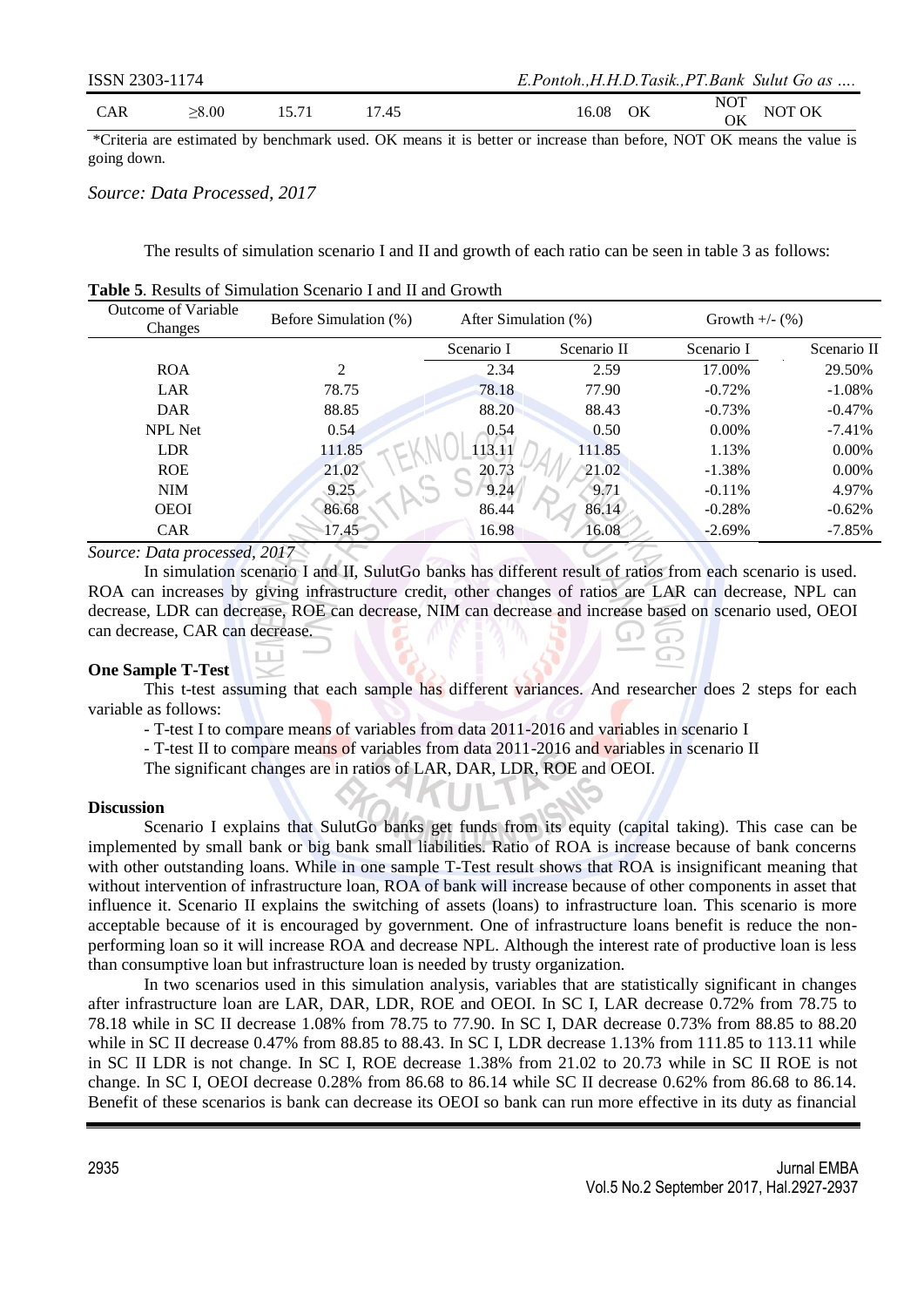intermediation, bank can decrease its debt to assets ratio although loan to debt ratios is decrease also but still in BI standard.

Other variables that are not statistically significant after simulation are ROA, NPL Net, NIM and CAR. ROA in SC I Increase 17% from 2 to 2.34 and SC II Increase 29.5% from 2 to 2.59. NPL Net in SC II decrease 7.41% from 0.54 to 0.50. NIM in SC I decrease 0.11% from 9.25 to 9.24 and SC II increase 4.97% from 9.25 to 9.71. CAR in SC I decrease 2.69% from 17.45 to 16.98 and SC II decrease 7.85% from 17.45 to 16.08.

Although those ratios show growth after simulation, in statistics it is not significant. It means the intervention of infrastructure loan is not affect the changes of ROA, NPL Net, NIM and CAR also because of some ratio in previous year higher than ratios after simulation, for example in year 2013 there is high performance of financial indicator in SulutGo banks compare to other years and that is not explained in this research. The important thing is bank can keep maintain its financial ratios based on BI standard and increasing ROA, NIM and decreasing NPL.

SulutGo bank as an agent of development can implement the scenarios offered to help infrastructure development and as a tool to expand its business area. SulutGo bank as a decision-maker can take an opportunity in developing supply chain financing from upstream to downstream. Based on infrastructure funding, bank can generating new funding sources, and fee based income from corporate collateral through syndication fee. Infrastructure loan can decrease NPL, meaning it reduces credit risk, it will help bank to increase its CAR. That makes infrastructure loan becomes interest market for many banks including regional development bank. The decrease of OEOI in infrastructure intervention also can be an opportunity of bank to get into new BOOK level.

# **CONCLUSIONS AND RECOMMENDATIONS**

#### **Conclusions**

Based on the results obtained the following conclusions:

- 1. By using financial report in year 2016, SulutGo banks can allocate infrastructure loan by using two scenarios. Scenario I from its equity (capital taking) which is not more than 10% (100 billion) to keep bank in BOOK II. Scenario II can using credit portion (credit switching) based of association of regional development bank policy which is 60 percent of productive loan, 40 percent of consumptive loan, in this case SulutGo banks can allocate 500 billion for its infrastructure.
- 2. After simulation scenario I, some financial ratios that grow or better than before are ROA, DAR, LDR, and OEOI.
- 3. After simulation scenario II, some financial ratios that grow or better than before are ROA, NPL Net, NIM and OEOI.
- 4. There is statistically significant change after simulation in LAR, DAR, LDR, ROE and OEOI. There is no statistical difference between ratio of ROA, NPL Net, NIM, and CAR from before and after simulation.
- 5. SulutGo bank as a decision-maker can take an opportunity in developing supply chain financing from upstream to downstream. Based on infrastructure funding, bank can generating new funding sources, and fee based income from corporate collateral through syndication fee.

### **Recommendations**

This simulation is used to SulutGo banks as decision maker to allocating infrastructure loan in next period from fund that company has, without think over of adding customer's deposit. Bank SulutGo is agent of development in North Sulawesi and Gorontalo provinces, so as a recommendation, bank can decrease its consumptive loans and increase its productive loan mostly for infrastructure to help people and support government program in future.

Researcher also recommend for other researchers, with limitation and lack of this research, hopefully other researchers can do better and different simulation to expand knowledge.

# **REFERENCES**

Arezki and Amadou. 2016. Financing Africa's Infrastructure Deficit: from Development Banking to Long-Term Investing. *Brookings*, 1775 Massachusetts Ave., NW Washington, DC 20036.